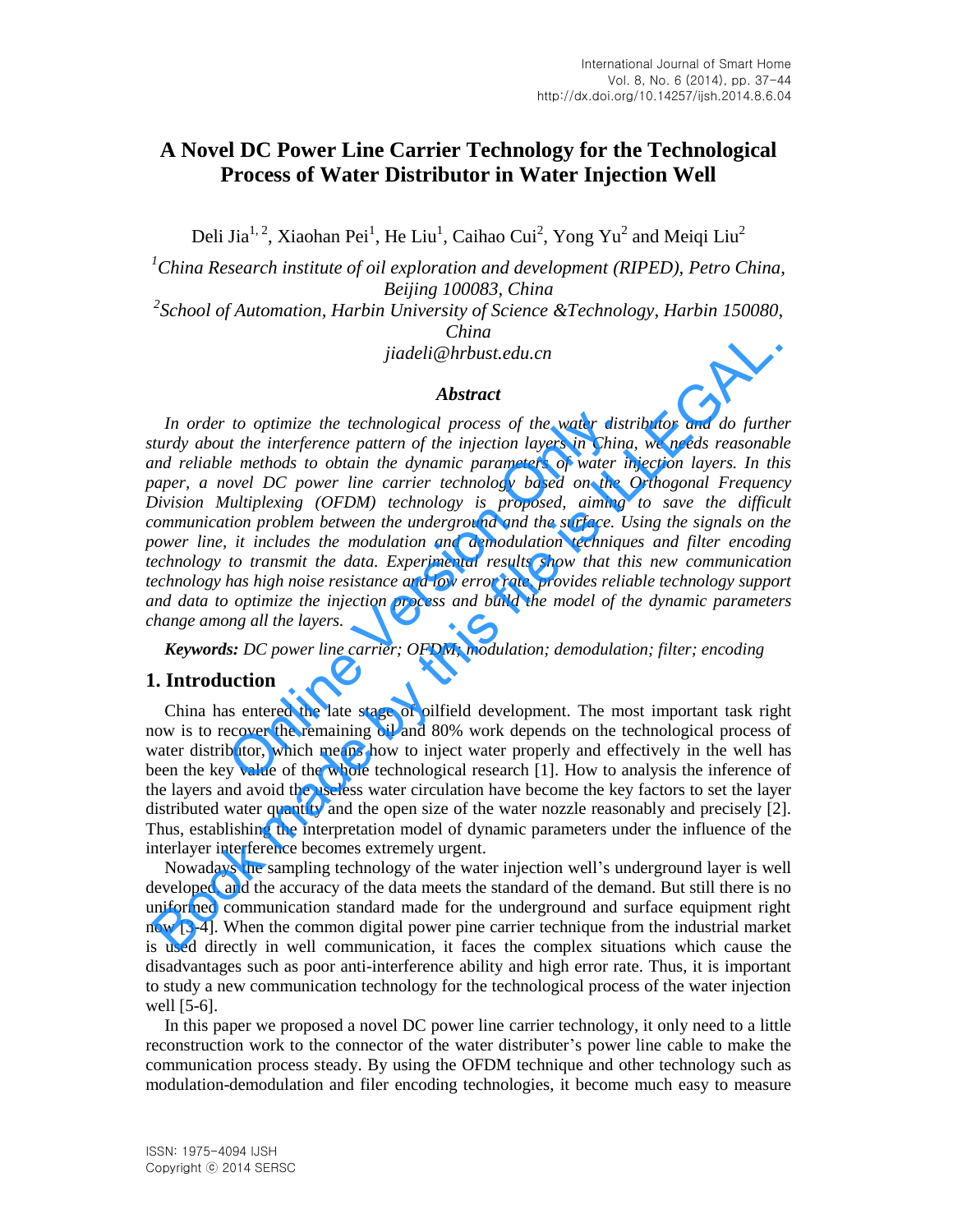and adjust the water injection well, which makes a significant meaning to measure and adjust the water injection well and to build the interpretation model of the dynamic inference of the different layers.

## **2. Communication System of the Multilayer Water Injection Well**

#### **2.1. The Structure of the System**

The layered water injection technology means using packers to separate the oil layers whose permeability are significant different by comparing with others. Then use the water distributors to manage the water quantity in each layer. High permeability layer are under control and the other layers' injection water are enhanced, so different categories oil layer could all work together and increase the reserves [7]. The commonly used string in multilayer water injection well includes fixed layered water distributing pipes, concentric layered water distributing pipes and bridge eccentric distributing pipe.

Take the bridge eccentric distributing pipes as example. This technological process achieves the aims of multilayer and multi-hierarchical quantitative control in water well, and it has achieved very good results. In the past time using the technological process of the injection well needs the working group to sample the flows and pressures of different layers under the well. It needs to put measuring instruments and equipment in the down-hole, which own multi-disadvantages such as high construction, high cost and long-term monitoring.



**Figure 1. Communication System Scheme of Multilayer Water Injection Well**

In this paper, the structure of the proposed DC power line carrier (DCPLC) technology shows in Figure 1. It includes ground cable and control equipment and down-hole injection layer monitoring communications equipment. The first consist of the cable carrier controller, as well as the second consist of water distributor, sensor control circuit, communication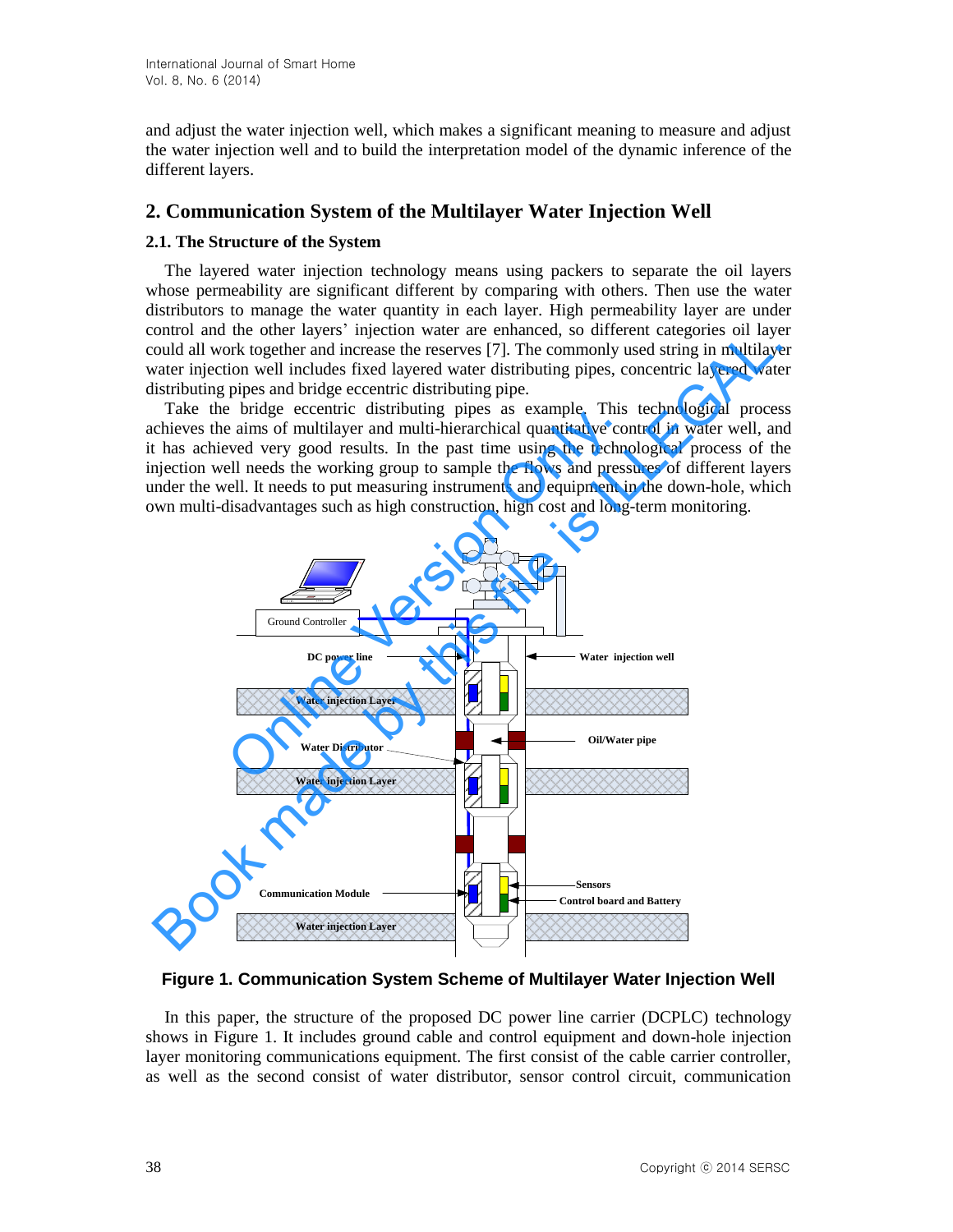module and battery modules. Ground equipment sends command to the down-hole equipment through the DC voltage modulation module by the cable. The down-hole equipment injects the dynamic parameter layer data by changing the load current. The ground equipment will notice the changing current and demodulate the data.

#### **2.2. Communication Process**

The DC-PLC process mainly contains two parts, the first is the ground equipment send orders to the down-hole equipment, and the second part is the down-hole equipment sent back the dynamic data. Since all the devices are connected by the bus, the communication method is working in half duplex bus function and have to transmit data in quit mode. First of all the command send by the ground equipment was passed through the encoder and modulator and end in voltage controller, which cause the voltage fluctuations in the cable.



**Figure 2. Communication Process Scheme** 

Then the down-hole device get the command through the voltage signals using the demodulator and decoder by a voltage monitor. It will determine whether the command and their position match, if not it will not respond. If the command matches with device, it will send its parameters of this layer through the encoder and modulator and end in current controller which changes the current value of the cable. The ground controller's current monitor will detect the change of the current. With the help of demodulator and decoder, the data will be got from the water injection layer. Figure 2 illustrates the scheme of communication process.

#### **3. DC-PLC Communication System based on OFDM Technology**

The energy of the signal in the cable will decay between the sender and the receiver during the communication [8]. This loss is caused by the energy dissipation and signal attenuation.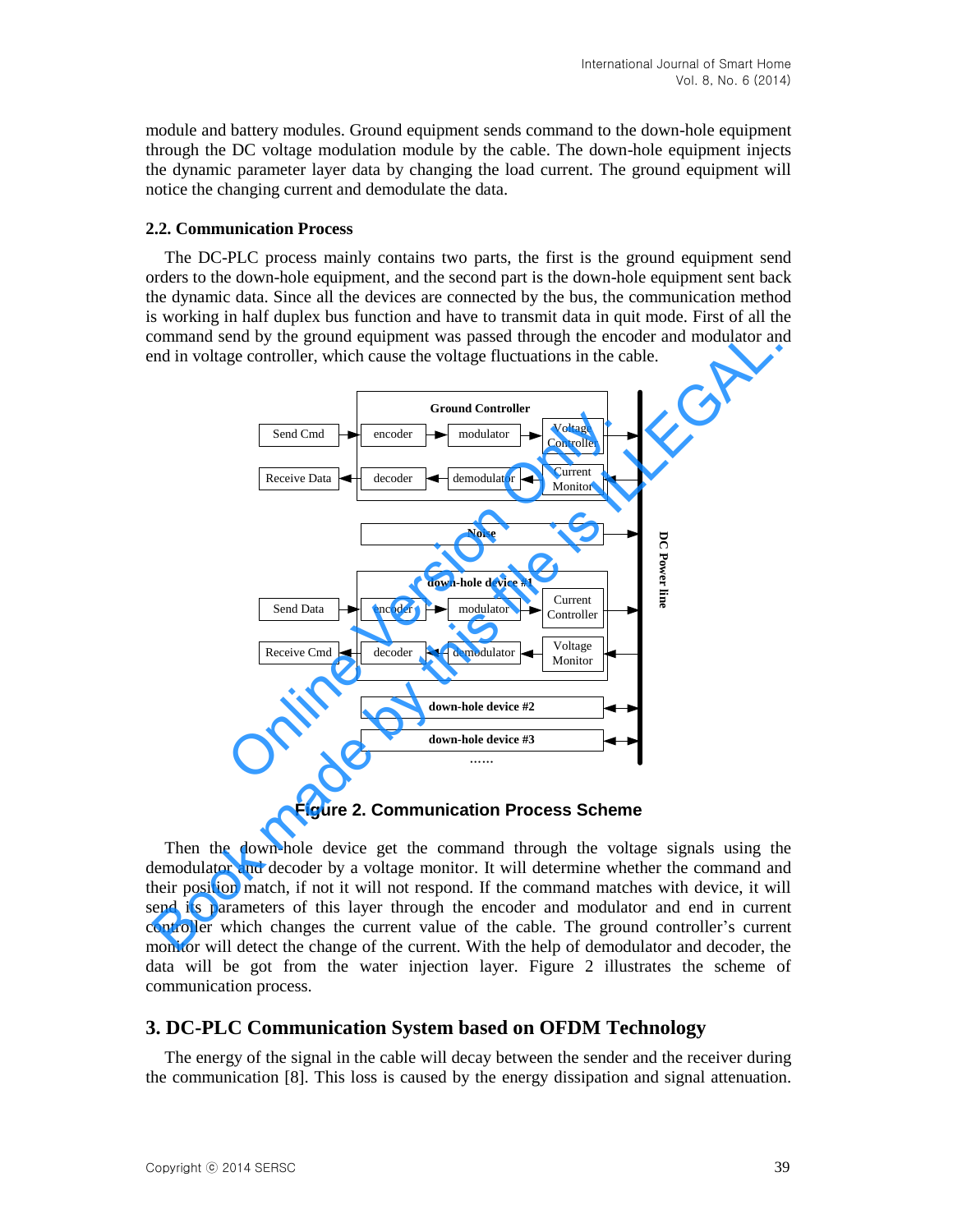At the same time, another important reason influencing the efficiency of data transmission is noise; it can cause the analog signal and digital signal distortion or error. The main source of the noise in signals comes from the power supply terminal or the movement interference of the motor nearby.

In this paper, we apply OFDM technique to modulate the signals for the communication system, the basic idea is than by dividing the channel into multiple distributed and orthogonal sub-channels with narrowband, the modulation and demodulation processes are carried out in these sub-channels. Because the spectrum of the sub-channel may appear to be overlapped, by encoding the sub carrier, the efficiency of the transmission process is improved, as well as the resistance of the inter-symbol interference increases greatly [9].

The key problem in the system is how to transmit the modulated data on the power line. The Orthogonal frequency division multiplexing (OFDM) is used in a parallel modulation method, by simultaneously on a set of N data modulation, which reduce the symbol rate to the original 1/N, prolonged the duration to the original N times, the duration is greater than the signal fading time, thereby reducing the damage of parallel symbol. The symbol is restored after the receiver error correction process, which make the overall sensitivity of the multi path problem lower in the signal transmission. The say problem in we space to the diamon the most<br>analysis of the Drihogonal frequency division multiplexing (OPDM) is used in a parallel modulation<br>rehefold, by simultaneously on a set of N data modulation, which reduce

Considering the time limited complex exponential signal  $\left\{e^{j2\pi f_k t}\right\}_{k=0}^{N-1}$  $\left\{ \int_{k=0}^{N-1} \right\}$  $e^{j2\pi f_k t}$ <sub>k=0</sub>  $\int_{=0}^{1}$ , they represent the OFDM signal in different sub carrier frequencies  $f_k = k/T_{sym}$ , where  $0 \le t \le T_{sym}$ ,  $T_{sym}$  is the duration of a single OFDM symbol. If the integral of these signals in public cycle are zero, then they will be defined as orthogonal, i.e. believer error correction process, which make the overall sense<br>
were enter the signal transmission.<br>
Since the signal transmission.<br>
In the signal transmission.<br>
In the signal transmission.<br>
In different sub carrier freq

$$
\frac{1}{T_{sym}} \int_{0}^{T_{sym}} e^{j2\pi f_k t} e^{-j2\pi f_j t} dt = \begin{cases} 1, & \forall k = i \\ 0, & \text{else} \end{cases}
$$
(1)

When we discrete sampling at  $t = nT_s = nT_{sym}/N$ ,  $n = 0,1,2,...,N-1$ , the Equation 1 could be rewritten as:

$$
\frac{1}{N} \sum_{n=0}^{N-1} e^{j2\pi \frac{k}{T_{sym}}} e^{-j2\pi \frac{i}{T}nT_s} dt = \begin{cases} 1, & \forall k = i \\ 0, & \text{else} \end{cases}
$$
(2)

For the OFDM transmitter, data will firstly be converted into a set of bit stream, and mapped into a phase shift keying (PSK) sequence or quadrature amplitiude modulation (QAM) symbol sequence. The symbol sequence will be converted into a N parallel stream. Each bit stream will be modelated by different sub carrier.

 $X_i[k]$  denotes the k sub carrier of the symbol *l*, where  $l = 0, 1, 2, ..., N-1$ . Because of the conversion, the total time cost of N symbols is expended into *NT<sup>s</sup>* , and it also is the duration  $T_{sym}$  of a single OFDM symbol, thus  $T_{sym} = NT_s$ . Suppose  $\psi_{l,k}(t)$  denotes the *l* signal of the OFDM symbol on the k sub carrier:

$$
\psi_{l,k}(t) = \begin{cases} e^{j2\pi f_k(t - \Pi_{sym})}, 0 \le t \le T_{sym} \\ 0, \qquad \text{else} \end{cases}
$$
 (3)

The continuous time bandpass and baseband signal can be expressed as

$$
x_{t}(t) = \text{Re}\left\{\frac{1}{T_{sym}}\sum_{l=0}^{\infty}\left\{\sum_{k=0}^{N-1}X_{l}[k]\psi_{l,k}(t)\right\}\right\}
$$
(4)

and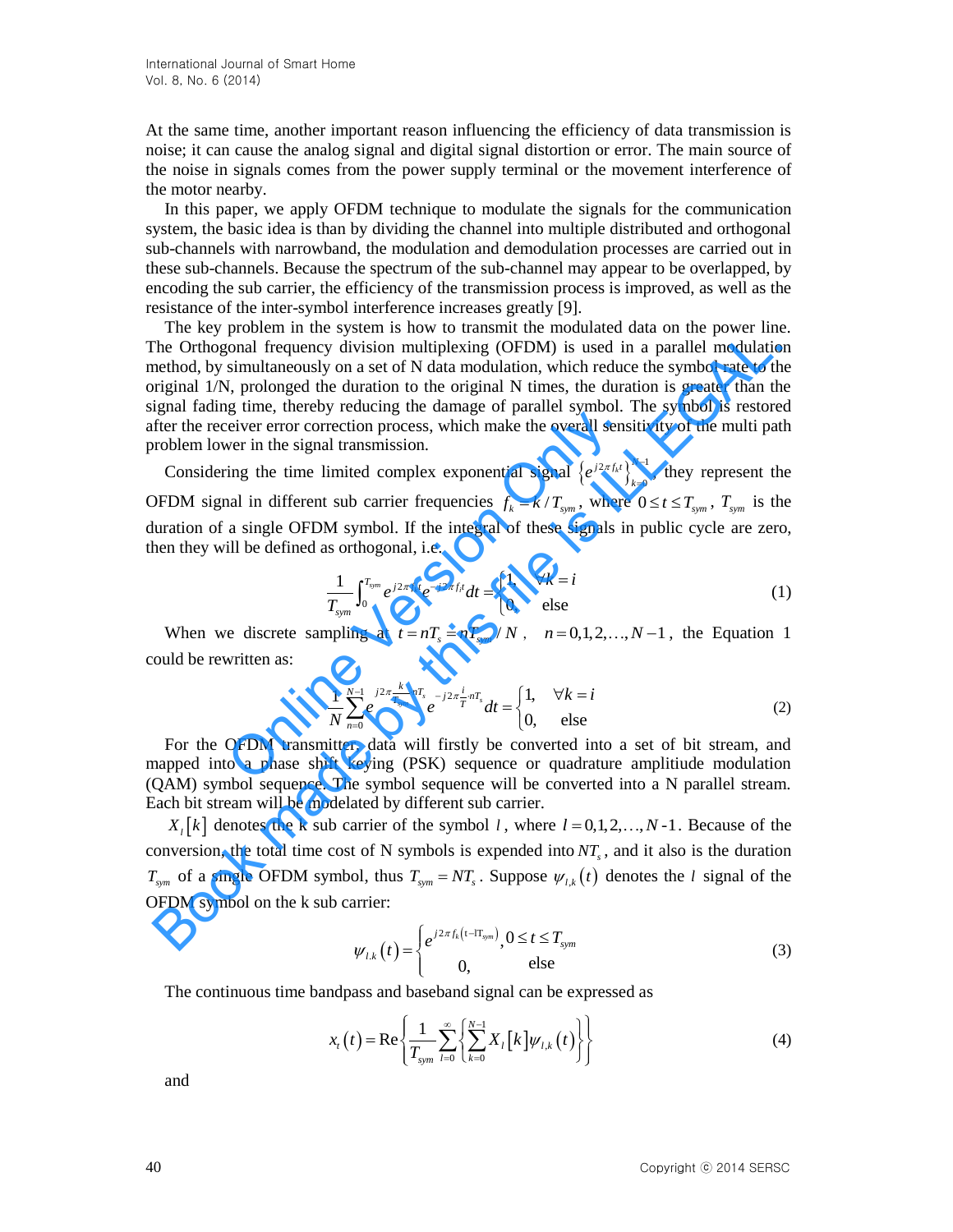$$
x_{l}(t) = \sum_{l=0}^{\infty} \sum_{k=0}^{N-1} X_{l}[k] e^{j2\pi f_{k}(t - IT_{sym})}
$$
\n(5)

When  $t = lT_{sym} + nT_s$ ,  $T_s = T_{sym} / N$ ,  $f_k = k / T_{sym}$ , OFDM symbols can be obtained corresponding to the discreate time, by using the Equation (4) and (5) to sample the signal.

$$
\begin{cases} x_{l}[n] = \sum_{k=0}^{N-1} X_{l}[k] e^{j2\pi kn/N} \\ n = 0, 1, ..., N-1 \end{cases}
$$
 (6)

It porved that Equation(6) is the N points IDFT of the PSK and QAM data symbol  $\left\{X_{t}[k]\right\}_{k=0}^{N-1}$ *N*  $X_{i}$ [ $k$ ] $\bigg\}_{k=0}^{N-1}$  $\int_{-0}^{-1}$ , and it can be calculated by using the IFFT algorithhm.

Considering the OFDM baseband received symbols  $y_l(t) = \sum_{l=1}^{N-1} X_l[k] e^{j2\pi f_k(t-lT_{sym})}$ , 2  $\mathbf{0}$  $\sum_{k=1}^{N-1} \sum_{l=1}^{N} \int_{0}^{j2\pi f_k(t-lT_{sym})}$  $y_l(t) = \sum_{k=0}^{N-1} X_l[k] e^{j2\pi f_k(t-k)}$  $=\sum_{k=0} X_{l} [k] e^{j2\pi f_{k}(t-lT_{sym})}$ , the orthogonal properties of the carrier in Equation(1).

It proved that Equation(6) is the N points DFT of the PSK and QAM data symbol  
\n
$$
\{X_i[k]\}_{k=0}^{N-1}
$$
, and it can be calculated by using the IFFT algorithm.  
\nConsidering the OFDM baseball received symbols  $y_i(t) = \sum_{k=0}^{N-1} X_i[k]e^{j2\pi f_k(t-T_{\text{ram}})}$ ,  
\n $T_{sym} \prec t \prec T_{sym} + nT_s$ , the original transmitted symbols  $X_i[k]$  can be reconstructed by using  
\nthe orthogonal properties of the carrier in Equation(1).  
\n
$$
Y_i[k] = \frac{1}{T_{sym}} \int_{-\infty}^{\infty} y_i e^{-j2\pi f_k(t-T_{sym})} dt = \frac{1}{T_{sym}} \int_{-\infty}^{\infty} \sum_{k=0}^{N-1} \{X_i[k]e^{j2\pi f_k(t-T_{sym})} \} e^{-j2\pi f_k(t-T_{sym})} dt
$$
\n
$$
= \sum_{i=0}^{N-1} X_i[i] \left\{ \frac{1}{T_{sym}} \int_{0}^{T_{sym}} e^{j2\pi (f_i-f_k)(t-T_{rms})} dt \right\} = X_i[k]
$$
\nEquation (7) does not consider the influence of the channel and the noise.  $\{y_i[n]\}_{n=0}^{N-1}$  is the  
\nreceived symbol  $y_i(t)$  of OFDM when sample time are  $t = IT_{sym} + nT_s$ . In Equation (7) the  
\nmodulation process can be expressed in discrete time form as follows:  
\n
$$
Y_i[k] = \sum_{n=0}^{N-1} y_i[n]e^{j2\pi t/n/N} = \sum_{n=0}^{N-1} \left\{ \frac{1}{N} \sum_{i=0}^{N-1} X_i[i]e^{j2\pi t/n/N} \right\} e^{-j2\pi t/n/N}
$$
\n(8)  
\n
$$
= \frac{1}{N} \sum_{n=0}^{N-1} \sum_{i=0}^{N-1} X_i[i]e^{j2\pi (i-k)n/N} = X_i[k]
$$
\nIn face the Equation (8) is N points DFT of  $\{y_i[n]\}_{n=0}^{N-1}$ , it can be calculated effectively  
\nusing FFT algorithm.  
\nIn the advanced OFDM system, during the modulation and demodulation processes the  
\nprotection interval between the symbols is needed to make the pulse with different length  
\neasy to be identified. The protection intervals, being commonly used, are zero postfix (ZP),  
\n
$$
Y_i[k] = \
$$

Equation (7) does not consider the influence of the channel and the noise.  $\{y_i[n]\}_{n=0}^{N-1}$ *N*  $\left[ n \right]_n^{N-1}$  $\int_{0}^{-1}$  is the received symbol  $y_i(t)$  of OFDM when sample time are  $t = lT_{sym} + nT_s$ . In Equation (7) the

modulation process can be expressed in discrete time form as follows:  
\n
$$
Y_{l}[k] = \sum_{n=0}^{N-1} y_{l}[n]e^{j2\pi kn/N} = \sum_{n=0}^{N-1} \left\{\frac{1}{N} \sum_{i=0}^{N-1} X_{l}[i]e^{j2\pi in/N}\right\}e^{-j2\pi kn/N}
$$
\n
$$
= \frac{1}{N} \sum_{n=0}^{N-1} \sum_{i=0}^{N-1} X_{l}[i]e^{j2\pi(i-k)n/N} = X_{l}[k]
$$
\n(8)

In face the Equation (8) is N points DFT of  $\{y_i[n]\}_{n=0}^{N-1}$ *N*  $\left[ n \right]_n^{N-1}$  $_{=0}^{1}$ , it can be calculated effectively using FFT algorithm.

 $y_r(t) = \sum_{n=1}^{\infty} \sum_{n=1}^{\infty} X_r[k] e^{i\pi x/(n\pi_{n\pi})}$  (5)<br>
When  $t = U_{\text{max}} + nT$ ,  $T_1 = T_{\text{max}} \wedge Y$ ,  $f_2 = k \wedge T_{\text{max}}$ , OFDM symbols can be obtained<br>
corresponding to the discusse time, by using the Equation (4) and (5) to sa In the advanced OFDM system, during the modulation and demodulation processes the protection interval between the symbols is needed to make the pulse with different length easy to be identified. The protection intervals, being commonly used, are zero postfix (ZP), cyclic prefix (CP) and cyclic postfix (CS) methods. Figure 3 illustrates the OFDM signal structure with CP and CS, and T denotes the time span.



**Figure 3. OFDM Symbol with CP and CS**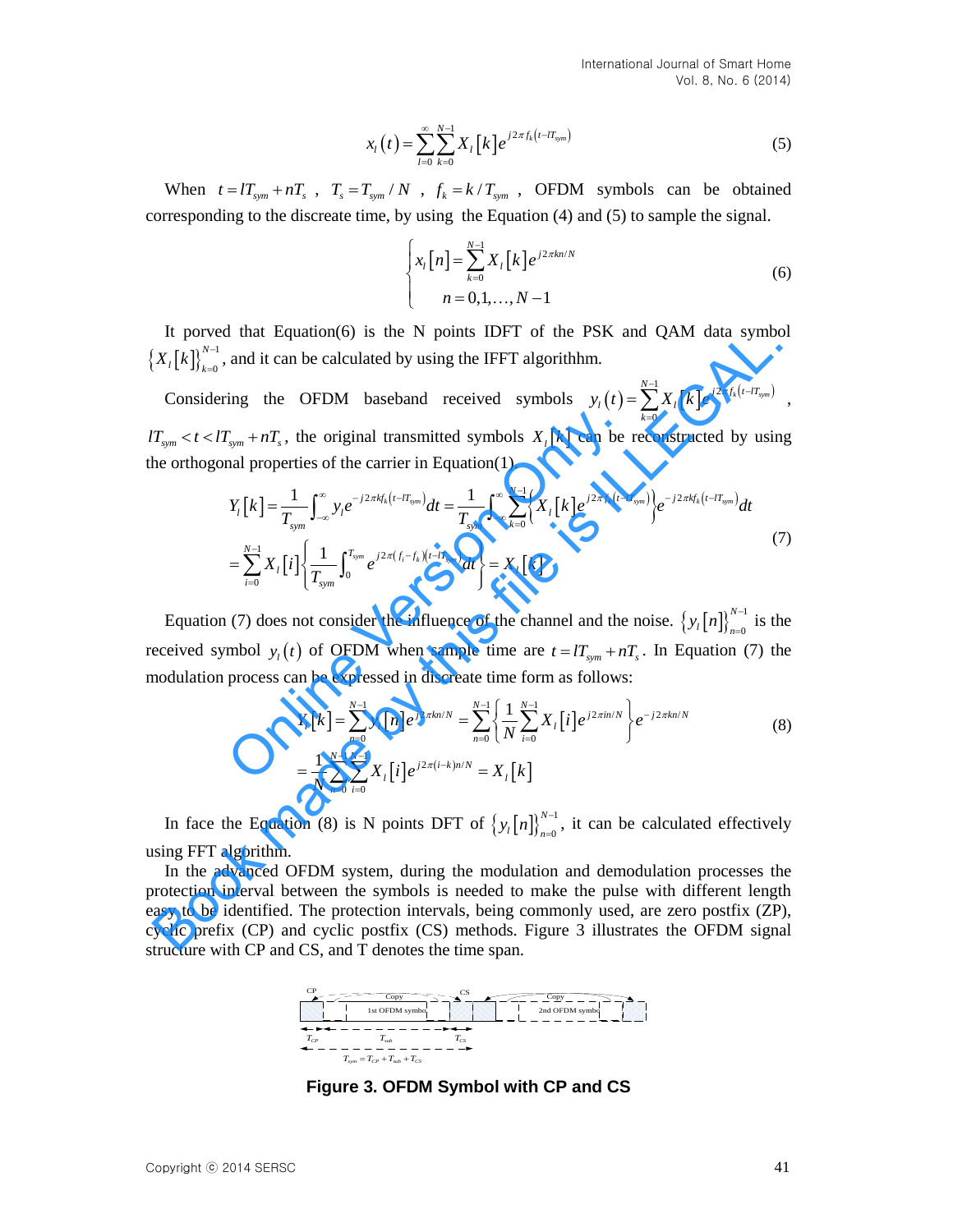The power spectrum is the sum of many frequency shift functions with relatively large power, leading to cause adjacent channel interference (ACI) [10]. In order to reduce the ACI, a protective tape is required in OFDM system. As shown in Figure 4, the OFDM symbols use the RC window method to reduce the power loss. When the roll-off factor  $\beta$  of RC window increases, the excessive part of the signal becomes smoother, it will extend the interval and effectively reduce ACI.<br>  $T_{sym} = T_G + T_{sub}$ <br>  $T_{G \to 1} = T_{sub} + T_{sub}$ effectively reduce ACI.



**Figure 4. OFDM Symbol with RC Window**

#### **4. Experiment and Data Analysis**

This simulation is to test the OFDM DC-PLC communication system, all parameters of this experiment are set as follows: the number subcarriers is 16, the number of symbols for each subcarrier contains 8 bits per symbol, which is 4; The input of the system using 16QAM modulation generate bit stream with a 512 point FFT and IFFT transform; In common the protection interval is  $1/6 \sim 1/4$  of the OFDM data; The equivalent of the CP length is 128; The RC window the roll-off factor is 1/32 and the CS length is 20; Set the signal-to-noise ratio 15. The number of binary bits send in the simulation is 512, equivalent to the current 512 bit modulation. **ment and Data Analysis**<br>
ulation is to test the OFDM DC-PLC communication system<br>
the are set as follows: the number subcarriers is 16, the rier contains 8 bits per symbol, which is 4; The input of the<br>
generate bit stre Experiment and Data Analysis<br>
T<sub>W</sub> =  $\beta T_w = \beta T_o$ <br>
Figure 4. OFDM Symbol with RC Window<br>
H. Experiment and Data Analysis<br>
This simulation is to test the OFDM DC-PLC communication system, all parameters contains is sometime

Figure 5 shows the time domain waveform signal after the IFFT transform. It illustrates three type OFDM symbol waveforms. The first signal for the original OFDM symbol waveform, the second shows the OFDM symbol with CP and CS added waveform. The third waveform displays the symbols added RC raised cosine window waveform based on the second, it is clearly to see the amplitude of the waveform are weakened at both ends.



**Figure 5. OFDM Symbol Waveform (Original, CP CS added, Windowed)**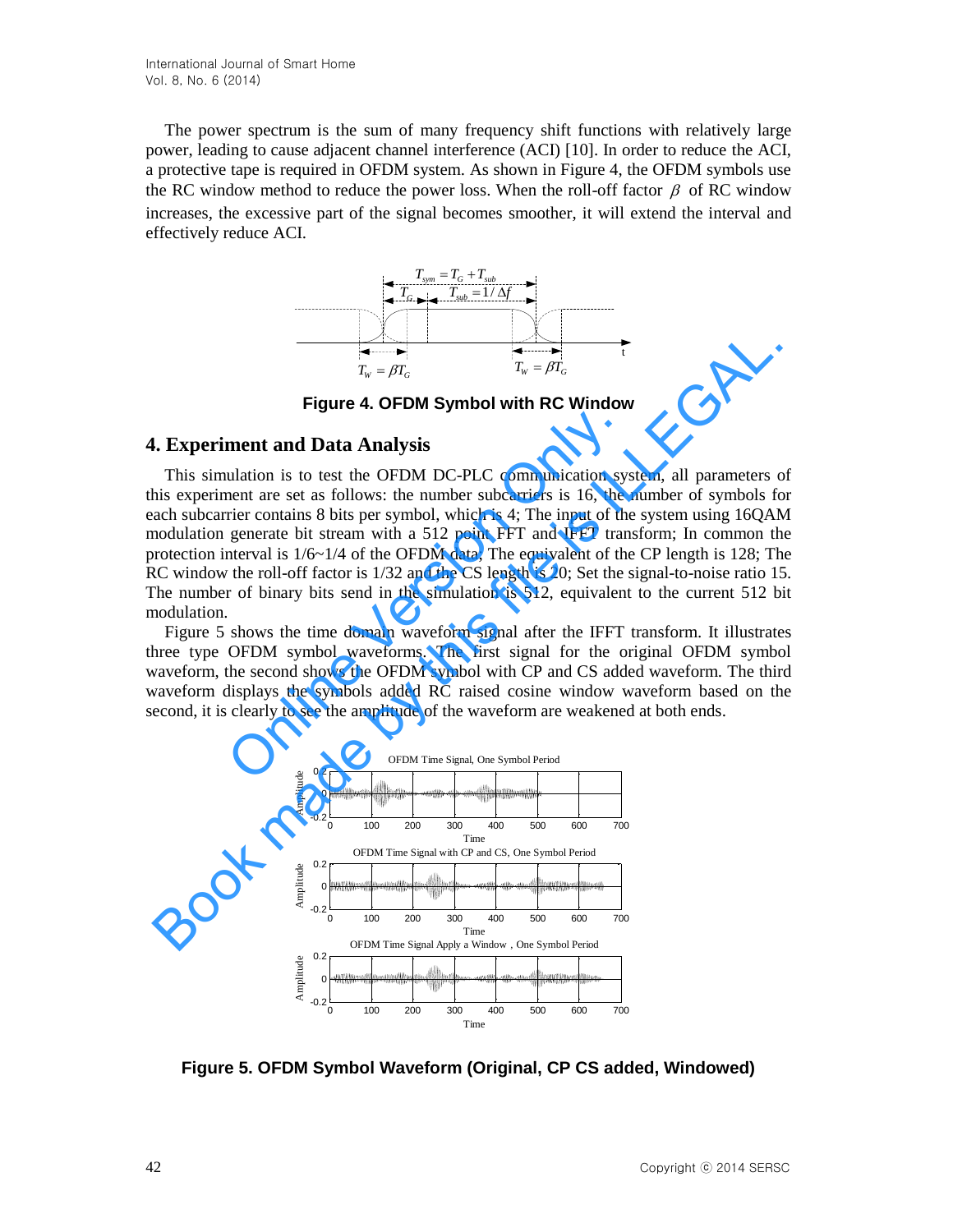The whole signal shows in Figure 6. The first subplot shows the data stream with window, the CP and CS do not produce cycle superposition phenomenon. The second subplot shows the opposite. From the spectral distribution point of view, the data stream without the window cause much higher power loss, as shown in Figure 7.



**Figure 6. OFDM Waveform (Window and without Window)** 

The environmental noise in the well is simulated by adding the normal distribution sequence whose signal-noise ratio is 15. The useful signal matrix can be calculated after the conversion of the received data stream and remove the CP and CS part. Using the FFT transform, the sub carrier signal end could be remapped.



**Figure 7. Power Spectrum of the OFDM Symbol** 

Finally after the 16QAM decoding, we can obtain the output data. As shown in Figure 8.



**Figure 8. Input / Output Results of the Experimental Test**